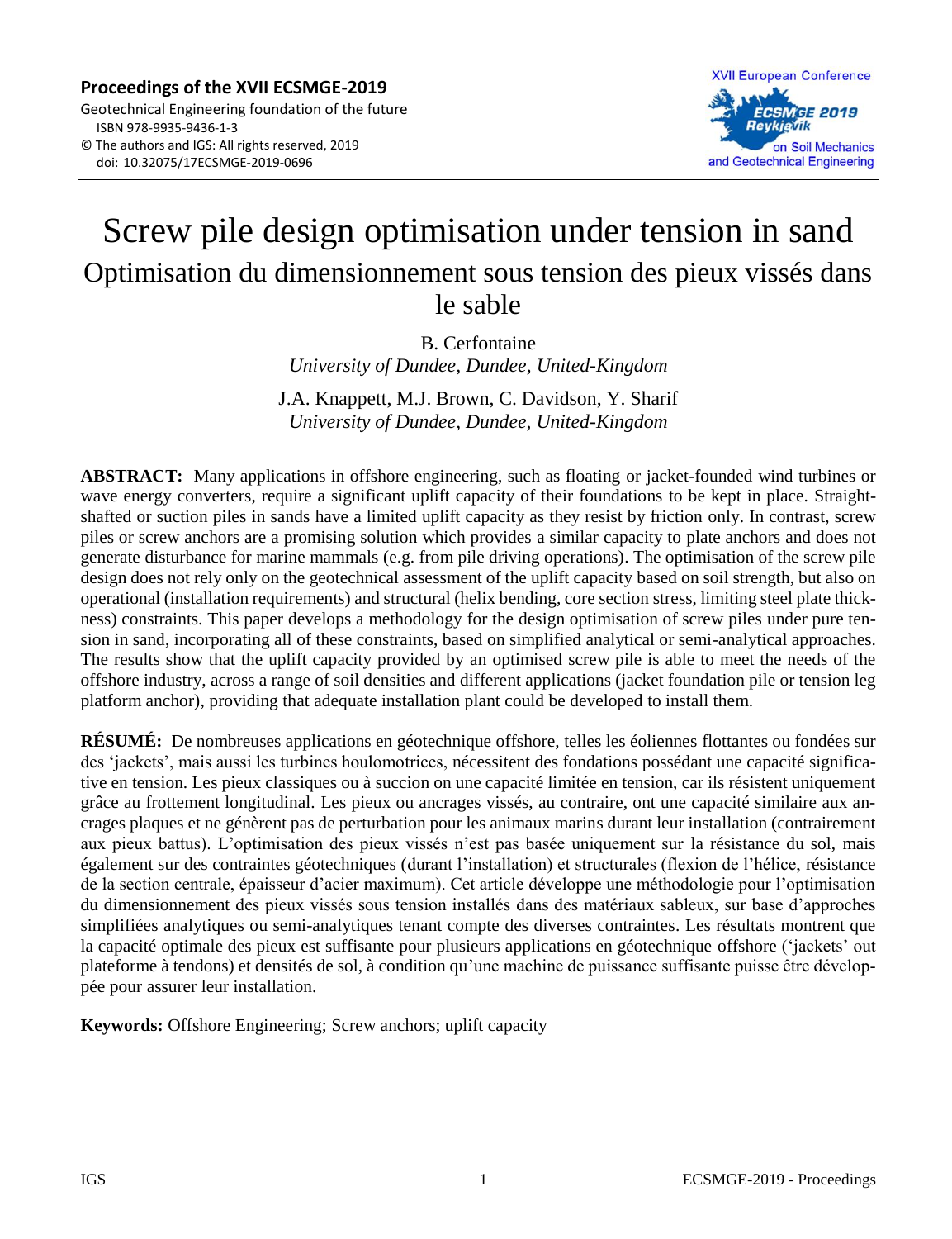# 1 INTRODUCTION

Many applications in offshore geotechnical engineering require foundations/anchors with a significant tension capacity. Tension-leg platforms for the Oil & Gas industry (Randolph, 2011) or tension-leg floating wind turbines (Oguz, 2018) generate a maximum purely tensile loading onto their anchors (8-15MN). Wind turbines founded on tripod (Byrne, 2015) or jacket (Davidson, 2018b) structures, convert moment at the base of the turbine into a push/pull loading applied to the foundations(10-20MN). Wave energy converters inherently generate tension loading of several meganewtons (Gaudin, 2018). Finally, floating net-cage systems used in aquaculture also requires an engineered anchoring solution for offshore deployment (Huang, 2008), although of lower order of magnitude (0.15MN).

Screw piles are a promising anchoring solution, consisting of one or several helices attached to a core steel pile (Perko, 2009). Screw piles are literally screwed into the ground by applying a torque, generating less disturbance for marine mammals than conventional pile driving. The uplift capacity is mainly provided by the embedded helix which provides a larger long-term capacity than (suction) piles, which resist applied load only through shear mobilisation along the skirt and their own weight.

The maximum uplift capacity achievable for a given screw pile geometry is not only a function of the soil properties or embedment depth, but also of structural constraints (steel strength) or installation requirements for the installation device. The objective of this work is to derive a methodology enabling a rapid optimisation of screw pile design in sand and identification of the achievable performance envelope, considering installation and structural constraints.

## 2 METHODOLOGY

In the following, several simplified structural (core section requirements and helix bending) and geotechnical (uplift capacity, installation requirements) approaches are combined to calculate the maximum uplift capacity available for a given screw pile geometry embedded in sand.

## *2.1 Screw pile geometry*

The screw pile geometry considered in the following is composed of a shaft and a single helix, as described in **Error! Reference source not found.**. The pile core is characterised by its length *L*, which corresponds to the embedment of the helix, its diameter  $D_c$  and wall thickness  $t_c$ . The helix is described by its diameter  $D_h$  and thickness  $t_h$ . Its pitch  $p_h$  is assumed constant and equal to  $D_h/3$ , which is in the range of many published studies  $(0.15D_h - 0.33D_h)$  as summarised in (Cerfontaine, 2018). All of these dimensions, except the helix pitch, are considered as variables in the following analysis.

# *2.2 Installation Torque and force*

The torque *T* required to install a screw pile at a depth *L* may be estimated from CPT results, based on the methodology presented in (Davidson, 2018a, 2018c). The torque is necessary to overcome the surface shear stresses acting on different parts of the screw pile and can be de-



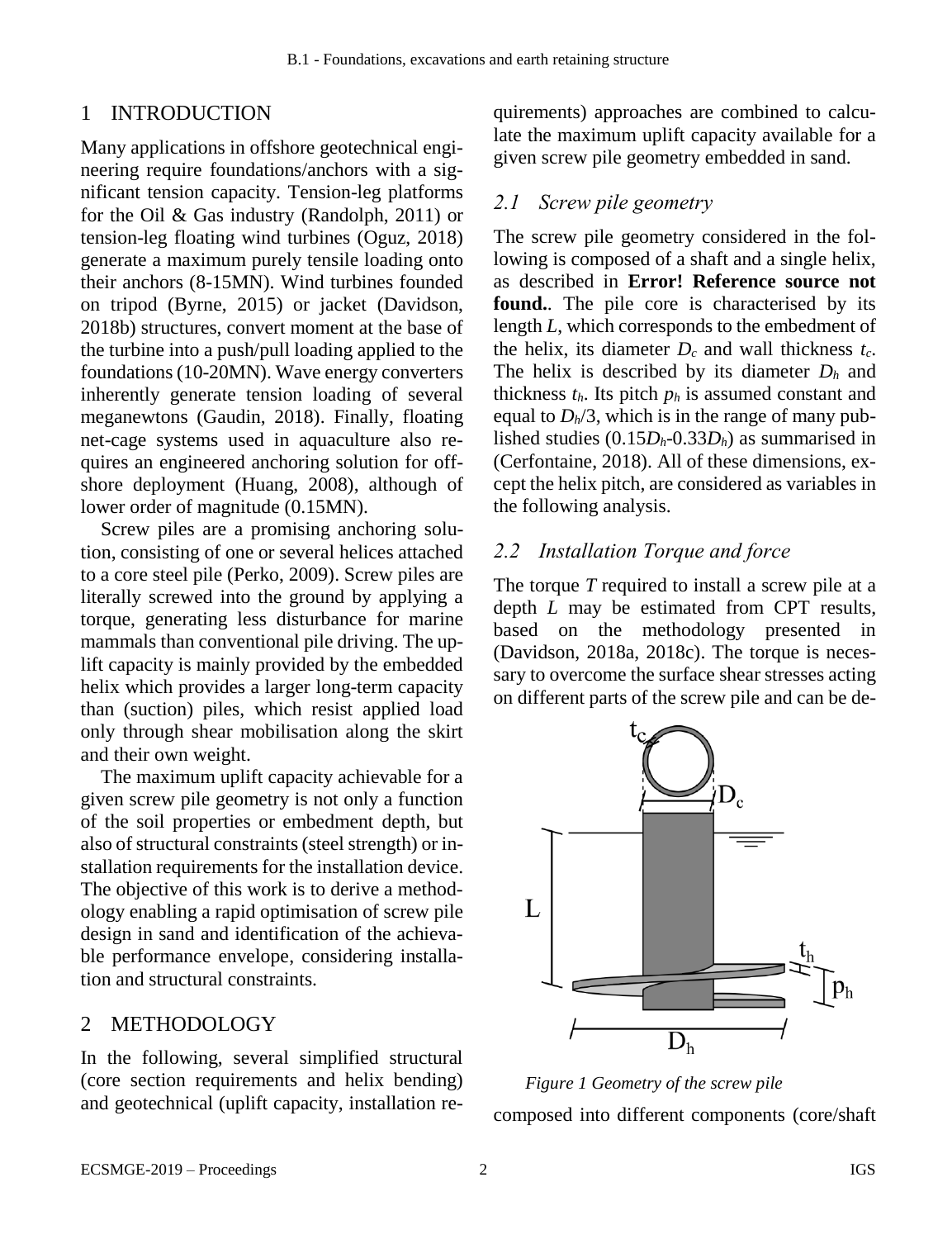$T_c$ , base or tip  $T_b$  and helix  $T_b$ ), all dependent on soil and geometrical properties such that

$$
T(L) = T_c(D_c^2, \overline{q}_c(L), \delta_{crit}, L) + T_b(D_c^3, \overline{q}_c(L), \delta_{crit}) + T_h(D_h^3, D_c^3, \overline{q}_c(L), \delta_{crit}, t_h, K_0)
$$
\n
$$
(1)
$$

where  $\bar{q}_c(L)$  is the averaged cone resistance  $q_c$ over  $L \pm 1.5D_h$ ,  $\delta_{crit}$  is the critical sand-steel friction angle and  $K_0$  is the coefficient of lateral earth pressure at rest based on the sand critical state friction angle. The torque prediction also depends on a constant, the stress drop index *a*, used to calculate the lateral stress acting on the anchor and defined as  $F_r$ /tan  $\delta_{crit}$ , where  $F_r$  is the CPT friction ratio.

The torque requirement increases non-linearly with the embedment depth, as represented in [Figure 2](#page-2-0) for a screw pile  $(D_h=1.7\text{m}, D_c=0.88\text{m})$ , *th*=100mm) embedded in dense sand. The required torque is dominated by the bottom (pile tip) component at shallow depth, while the core component becomes more prominent at larger depths. The maximum embedment depth that can be practically reached will depend on the maximum torque *Tmax* that could be applied by the available installation device. For context, one of the largest current onshore installation devices,



<span id="page-2-0"></span>*Figure 2 Torque requirement for a screw pile (Dc =0.88m, Dh=1.7m, th =100mm) embedded in dense sand (Dr = 82%)*

the 'silent piler GRV2540' is able to install piles up to a diameter of 2.5m with a maximum torque equal to 3MNm (Giken, 2018).

A compression (or 'crowd') force must be applied at the top of the pile to ensure it penetrates the soil as a true helix movement to limit soil disturbance. Therefore a vertical displacement rate of one pitch, *p<sup>h</sup>* per rotation must be achieved (Perko, 2009). The required force might be estimated as a function of soil and geometrical properties, similarly to the torque using , (Davidson, 2018c).

# *2.3 Core section requirement*

The core section of the screw pile must be designed to sustain the combined torque and compression force applied during its installation. The maximum shear stress *τ* resulting from the torque T can be obtained from

$$
\tau = 16 \frac{T}{\pi} \frac{D_c}{D_c^4 - (D_c - 2t_c)^4}.
$$
\n(2)

The compression force *F* generates a vertical stress  $\sigma$ <sup>*y*</sup> within the section of

$$
\sigma_y = \frac{4}{\pi} \frac{F}{(D_c^2 - (D_c - 2t_c)^2)}.
$$
\n(3)

The Von Mises yield criterion is appropriate to account for the combined shear and normal stress in a steel tube, such that

$$
\sqrt{\sigma_y^2 + 3\tau^2} \le f_y \tag{4}
$$

where  $f<sub>y</sub>$  is the steel yield strength.

In addition, there is a limitation on the core wall thickness *tc*, to ensure it is practically possible to manufacture it. It is assumed to be no larger than 10% of the core diameter *D<sup>c</sup>* and lower than 100mm in any case.

# *2.4 Uplift capacity*

The uplift capacity  $F_u$  of the screw pile is estimated through the semi-analytical approach proposed by Giampa *et al.* (2017) for plates. This approach assumes that a shallow failure mechanism develops within the soil. This mechanism has a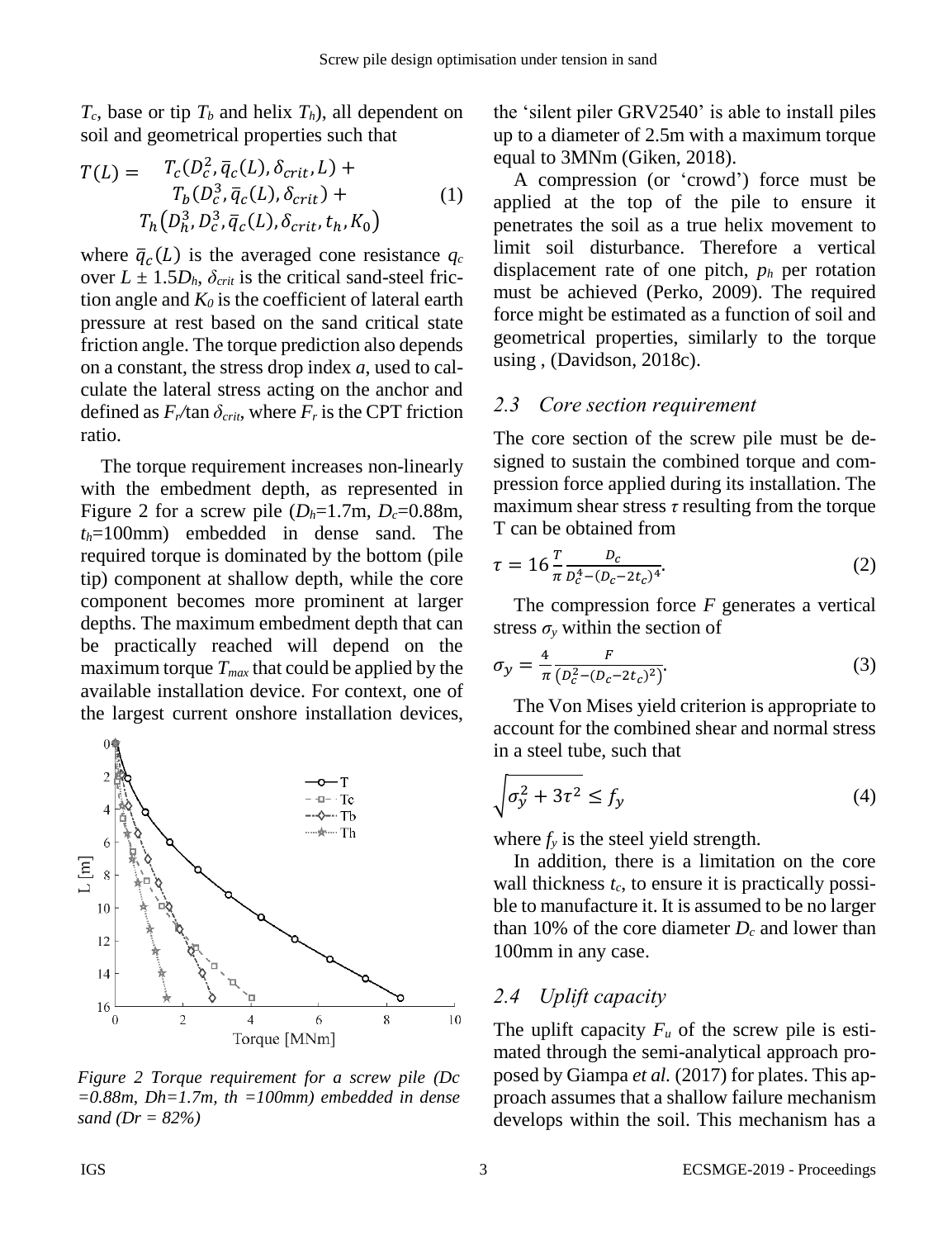conical shape, emerges from the helix edge to the surface and its orientation to the vertical direction is equal to the peak dilatancy angle.

$$
F_u = \left[1 + F_{s1} \frac{L}{D_h} + F_{s2} \left(\frac{L}{D_h}\right)^2\right] \gamma' \frac{\pi}{4} D_h^2 L \tag{5}
$$

$$
F_{s1} = 2F_{ps} \tag{6}
$$

$$
F_{s2} = \frac{4}{3} F_{ps} \tan \psi \tag{7}
$$

$$
F_{ps} = \tan \psi_p + \cos(\phi_p - \psi_p) (\tan \phi_p - \tan \psi_p)
$$
\n(8)

where  $\phi_p$  and  $\psi_p$  are the sand peak friction and dilatancy angles respectively and *γʹ* is the buoyant sand unit weight. Al-Baghdadi (2018) found that the  $D_h/D_c$  ratio has an impact on the compression capacity, but is assumed it does not affect the uplift capacity.

This method was originally developed for *L*/*D<sup>h</sup>* ratios lower than 5 (Giampa, 2017). Recent comparison with centrifuge test data has shown this criterion can be used up to  $L/D_h$  equal to 7.5, (Cerfontaine, 2018). However, the displacement required to fully mobilise the failure mechanism increases with depth. It is equal to  $0.1D_h$  at  $L/D_h$ equal to 7.5, which is usually a practical limit used to define the ultimate tensile capacity.

Therefore, it has been decided herein to limit the maximum relative embedment ratio  $L/D<sub>h</sub>$  to 8, in order to ensure Eq. [\(5\)](#page-3-0) is still valid (shallow mechanism) and the displacement at failure remains limited to acceptable values.

#### *2.5 Helix bending*

The uplift load  $F_u$  applied at the top of the screw pile is balanced by the stress acting on the soilsoil interface along the failure mechanism. It is assumed that the load is transferred from the core to the soil through a uniformly distributed load *q* applied onto the helix, as represented in [Figure 3,](#page-3-1) such that

$$
q = \frac{4F_u}{\pi (D_h^2 - D_c^2)}\tag{9}
$$

This uniform load generates bending within the helix, which is assumed to be represented

<span id="page-3-0"></span>

<span id="page-3-1"></span>*Figure 3 Idealisation of helix bending due to the load applied by the soil wedge*

structurally as a horizontal plate connected to the shaft with full moment fixity. The maximum normal stress  $\sigma_x$  is induced at the helix-shaft connection and can be obtained as (Timoshenko, 1959)

$$
\sigma_x = k \frac{q b_h^2}{4t_h^2} \le f_y \tag{10}
$$

where *k* depends on the  $D_h/D_c$  ratio and is reported in [Table 1.](#page-3-2) It is assumed the maximum stress allowable is equal to the steel yield strength f<sup>y</sup> and the maximum helix thickness is limited to 100mm.

<span id="page-3-2"></span>*Table 1 Coefficient k, from* (Timoshenko, 1959)

| $\boxed{\mathbf{D}_{\mathbf{h}}/\mathbf{D}_{\mathbf{c}}$ [-] 1.25 1.5 2 3 4     |  |  |  |
|---------------------------------------------------------------------------------|--|--|--|
| <b>k</b> [-] $\begin{bmatrix} 0.135 & 0.410 & 1.04 & 2.15 & 2.99 \end{bmatrix}$ |  |  |  |

#### *2.6 Analysis procedure*

The optimisation problem is solved by varying systematically some of the parameters  $(D_h, D_c,$ *Tmax*) and identifying for each of the combinations, the optimum uplift capacity  $F_u$  and embedment depths *L* that can be obtained, with respect to all constraints (core section capacity, helix bending, maximum plate thickness and relative embedment ratio). For a given set of geometrical parameters, the procedure is as follows.

- 1. Compute torque and force requirements for the given soil CPT data;
- 2. Calculate the maximum depth *Lmax* constrained by: the maximum torque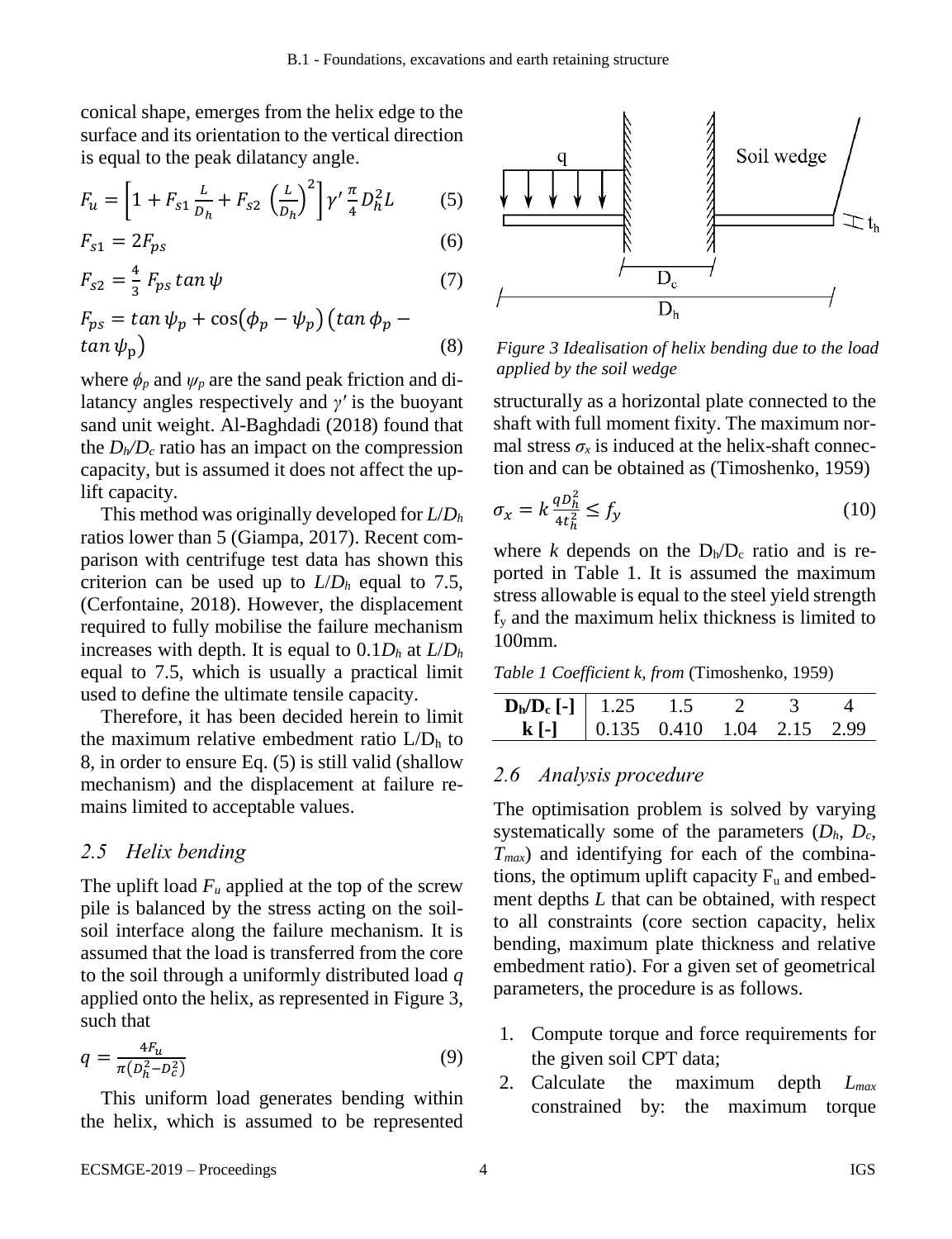<span id="page-4-2"></span>applicable *Tmax*, the section capacity (torque and compression) and the maximum relative embedment ratio *L/Dh*;

- 3. Compute the uplift capacity *F<sup>u</sup>* and the minimum helix thickness the required to sustain bending;
- 4. If *t<sup>h</sup>* is larger than the maximum plate thickness considered (100mm), reduce *Lmax*.

# 3 RESULTS

# *3.1 Case studies*

In this work, the screw pile design is optimised assuming it is embedded within a uniform layer of sand. Three contrasting soil conditions were investigated, considering the sand density to be loose ( $D_r = 38\%$ ), medium-dense ( $D_r = 52\%$ ) or dense ( $D_r = 82\%$ ). The peak strength properties (friction angle  $\phi_p$  and dilatancy angle  $\psi_p$ ), the critical state friction angle  $\phi_{\text{crit}}$ , the soil-steel critical friction angle *δcrit* and the buoyant unit weight *γʹ* used are reported for each density in [Table 2.](#page-4-0)

CPT tests were undertaken in-flight in the centrifuge at the University of Dundee (Davidson *et al.*, 2018). Results of the CPT cone resistance  $q_c$ are provided in [Figure 4.](#page-4-1) The friction ratio *F<sup>r</sup>* and CPT-soil friction angle, used to derive the stress drop index *a* as per (Davidson *et al.*, 2018), were 0.01 and 18° respectively. The steel yield limit *f<sup>y</sup>* was assumed to be 350MPa.

<span id="page-4-0"></span>*Table 2 Properties of the three densities of HST95 sand, after* (Al-Defae, 2013)

|                                | $D_r 38\%$ | $D_r 52\%$ | $D_r 82\%$ |
|--------------------------------|------------|------------|------------|
| $\phi_p$ [°]                   | 36.6       | 39.4       | 45.4       |
| $\phi_{\text{crit}}$ [°]       | 32         | 32         | 32         |
| $\psi_p$ [ <sup>o</sup> ]      | 5.5        | 9          | 16.5       |
| $\delta_{\text{crit}}$ [°]     | 24         | 24         | 24         |
| $\gamma'$ [kN/m <sup>3</sup> ] | 9.67       | 9.93       | 10.47      |

# *3.2 Maximum capacity for given geometry and installation torque*

The uplift capacity of the screw pile is a nonlinearly increasing function of *L*, as described in Eq. [\(5\)](#page-3-0). The constraints limiting the maximum embedment are graphically shown in [Figure 5,](#page-5-0) for an example geometry  $(D_h=1.5m, D_h/D_c=2, t_h)$  $= 0.1$ m,  $t_c = 0.075$ m) and a dense sand.

[Figure 5\(](#page-5-0)a) describes the evolution of the uplift capacity  $F_u$  and torque requirement  $T$  as the embedment *L* increases. [Figure 5](#page-5-0) (b) describes the evolution of equivalent stress induced within the core during screw pile installation *σeq* as well as the stress resulting from helix bending at  $\sigma_x$ .

The different constraints are also represented in these figures. The relative embedment ratio  $L/D<sub>h</sub>$  has been limited to 8. The torque applicable is limited by machine capacity (5MNm in this case). The maximum stresses induced within the screw pile ( $\sigma_{eq}$  or  $\sigma_{x}$ ) are limited to the yield stress *f<sup>y</sup>* (350MPa). In this case, the maximum embedment is limited by the helix bending, as show in [Figure 5](#page-5-0) (b).



<span id="page-4-1"></span>*Figure 4 Results of centrifuge CPT tests at prototype scale (Davidson et al., 2018): cone resistance qc*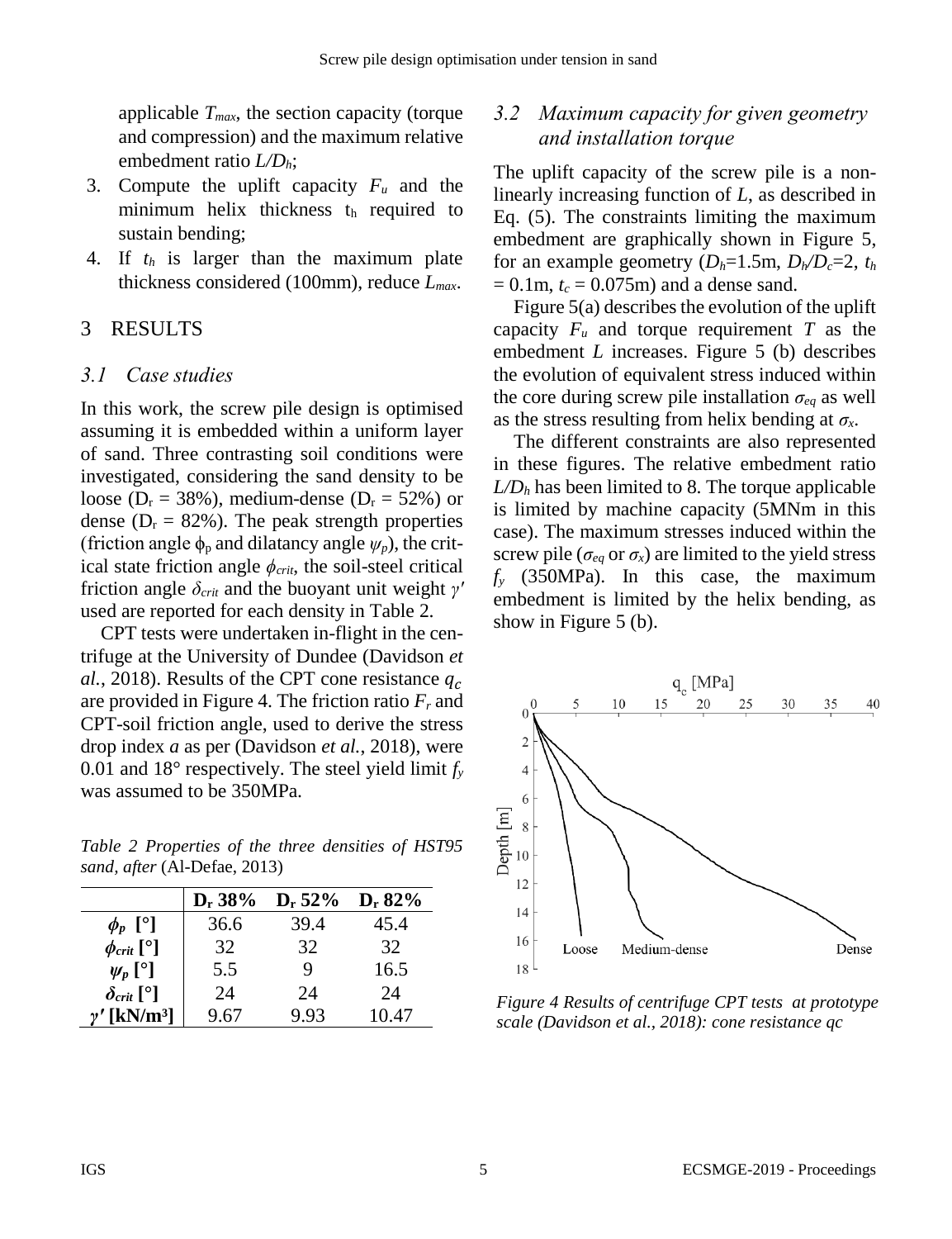#### *3.3 Optimal design for a given torque*

An example of the evolution of the maximum embedment L and uplift capacity  $F_u$  as a function of the helix diameter  $D_h$  and helix to core diameter ratio  $D_h/D_c$  is depicted in [Figure 6](#page-4-2) for a given maximum torque applicable (*Tmax* = 5MNm).

At low helix diameter, the limiting criterion is the maximum allowable relative embedment ratio  $LD<sub>h</sub>$ . Therefore, the evolution of  $F<sub>u</sub>$  is identical irrespective of the  $D_h/D_c$  ratio and the maximum depth L is equal to  $8D_h$  [\(Figure 6\(](#page-4-2)b)).

The uplift capacity increases together with the helix diameter, increasing bending stress at the helix/core connection. For the largest  $D_h/D_c$ ratios, this becomes the limiting constraint, marked by a plateau in [Figure 6\(](#page-4-2)a) and a decreasing embedment *L* in [Figure 6\(](#page-4-2)b).

For  $D_h/D_c$  equal to 5, and  $D_h$  ranging between 0.8 and 1.5, the section capacity (torsion + compression) of the screw pile becomes the limiting factor, as the core section is small. Finally, for the lowest  $D_h/D_c$  ratios (1.25, 1.5, 2), namely the largest core diameters *Dc*, the uplift capacity increases up to a maximum and decreases afterwards, because the torque required



<span id="page-5-0"></span>*Figure 6 Determination of the maximum embedment and uplift capacity of a screw pile embedded in dense sand for a given geometry*  $(D_h=1.5m, D_h/D_c = 2, t_h =$ *0.1m, t<sup>c</sup> = 0.075m) and maximum installation torque*   $(T_{max} = 5MNm)$ 



*Figure 5 Uplift capacity Fu and installation length L of a screw pile embedded in dense sand as a function of the helix diameter Dh and Dh/Dc ratio, assuming a maximum installation torque equal to 5MNmm*

increases as a function of  $D_c^3$ , limiting the maximum embedment depth.

For a maximum torque equal to 5MNm, the optimised geometry is a pile core diameter equal to 1.5m, a  $D_h/D_c$  ratio equal to 2 and a length equal to 11.6m. The total uplift capacity is equal to almost 8MN.

#### *3.4 General design optimisation*

This analysis was generalised for the three sand densities and maximum torques ranging from 1MNm to 11MNm. For each torque, it is possible to identify the geometry  $(D_h, L, D_h/D_c)$  which maximises the screw pile uplift capacity *Fu*. The results are reported in [Figure 7.](#page-6-0)

The uplift capacity and size of the pile  $(D_h, L)$ increase with the maximum torque available, as shown in [Figure 7\(](#page-6-0)a,c,d). On the contrary, the optimum helix diameter to core diameter ratio  $D_h/D_c$  decreases as the maximum torque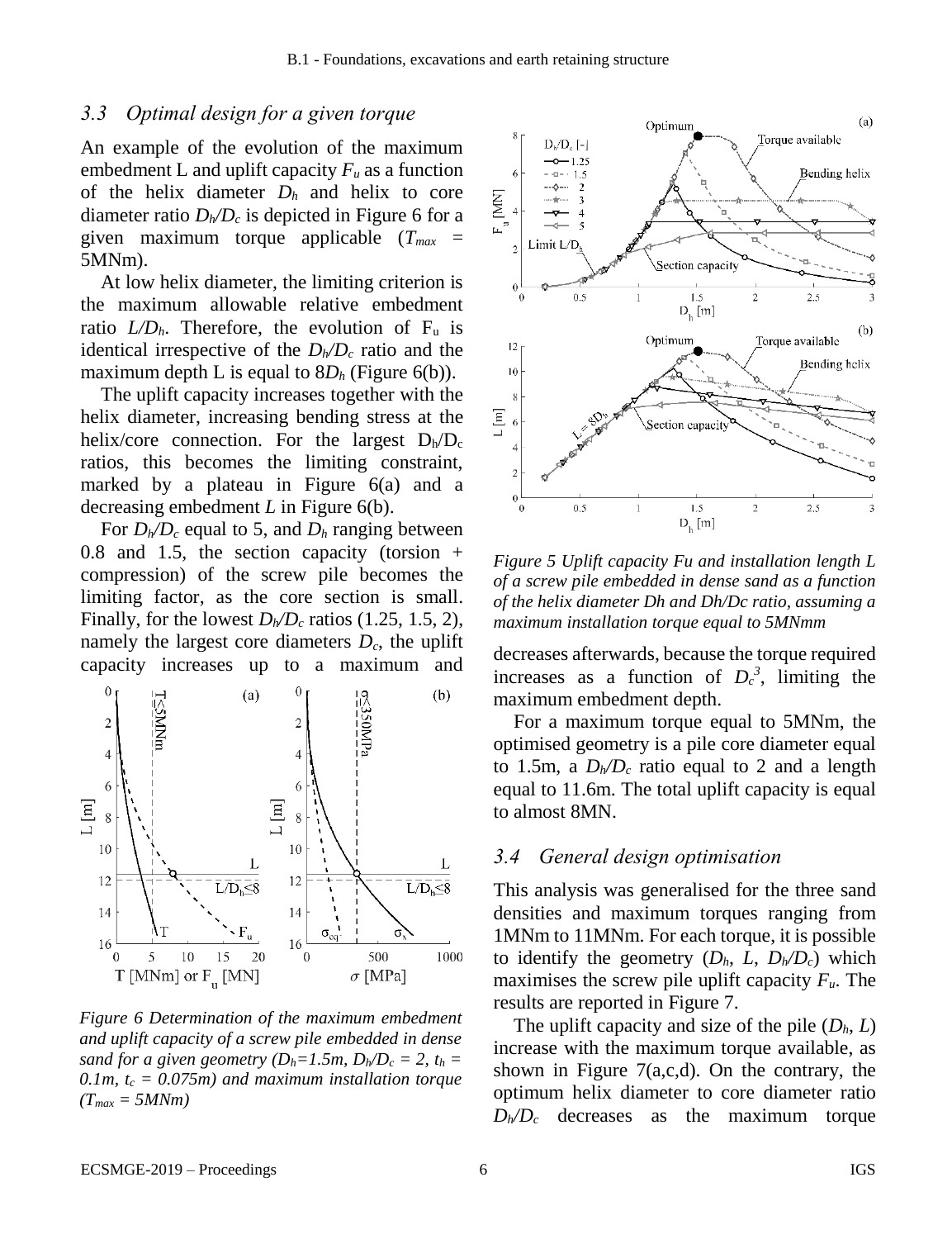

<span id="page-6-0"></span>*Figure 7 Optimum design for loose (Dr 38%), medium-dense (52%) and dense (82%) HST95 sand as a function of the maximum torque applicable*

increases. This is due to the enhanced uplift capacity, generating larger helix bending stress, which is mitigated by increasing the core diameter.

[Figure 7\(](#page-6-0)a) compares the maximum uplift capacity available at three different densities as a function of the maximum torque available for installation. Counter-intuitively, the optimised uplift capacity available in loose sand is larger than in medium-dense and dense sands, for a given maximum torque. Indeed, although the soil strength properties are lower for a loose sand, it is possible to embed the screw piles to a greater depth before helix bending becomes critical [\(Figure 7\(](#page-6-0)d)), with a larger helix diameter [\(Figure](#page-6-0)  [7\(](#page-6-0)c)) and a lower  $D_h/D_c$  ratio [\(Figure 7\(](#page-6-0)b)).

The order of magnitude of the uplift capacity falls within the range of the requirements for offshore applications (petroleum, wind, wave, aquaculture), providing that adequate installation devices could be developed for offshore applications. Current installation devices able to provide a torque of 3MNm would result in a maximum uplift capacity ranging between 6 and 8 MN.

Finally, some approximations still have to be refined. Indeed, the fabrication capabilities are likely to be a limiting factors (available geometries, welding of the helix). Any decrease in the maximum helix thickness will decrease the uplift capacity. On the contrary, the use of larger steel grade (e.g.  $f_v = 550MPa$ ) will improve it.

## 4 CONCLUSIONS

A methodology for the design of screw piles in tension has been developed in this paper, based on the combination of several simplified approaches to calculate the screw pile uplift capacity, installation torque and force requirements, and structural constraints (core section or helix bending).

The screw pile uplift capacity is strongly dependent on its embedment, which is mainly limited by the maximum torque available for installation and stress induced by helix bending during uplift.